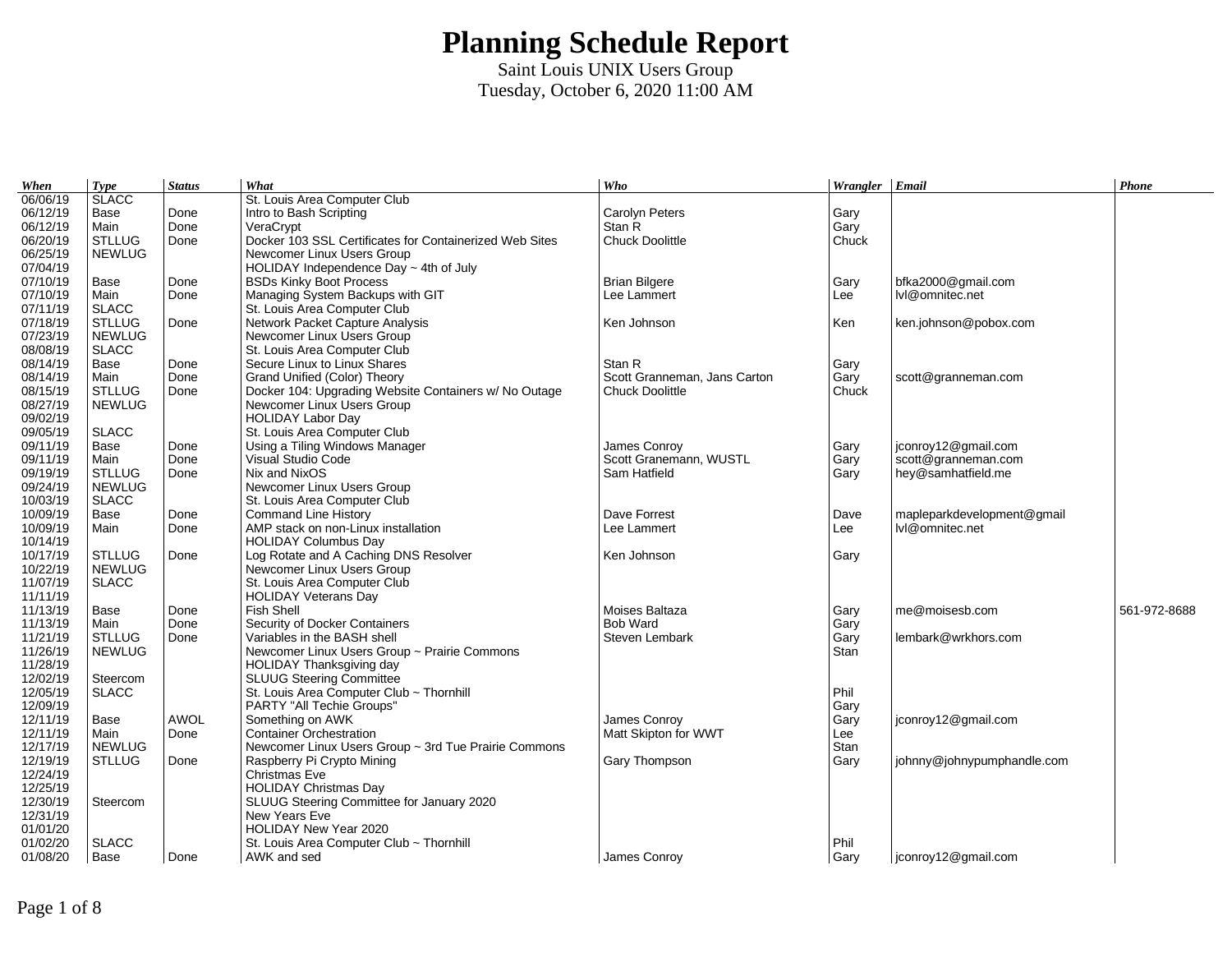| When                 | <b>Type</b>           | <b>Status</b> | What                                                | Who                            | Wrangler Email    |                             | $\boldsymbol{Phone}$ |
|----------------------|-----------------------|---------------|-----------------------------------------------------|--------------------------------|-------------------|-----------------------------|----------------------|
| 01/08/20             | Main                  | Done          | Cloud Concepts for Unix Gurus                       | Joe Epplin                     | R. Seibel         | epplinj@objectcomputing.com |                      |
| 01/16/20             | <b>STLLUG</b>         | Done          | CEPH File System                                    | Michael Carrington of SuSE     | Gary              | mcarrington@suse.com        |                      |
| 01/20/20             |                       |               | <b>HOLIDAY MLK Day</b>                              |                                |                   |                             |                      |
| 01/28/20             | <b>NEWLUG</b>         |               | Newcomer Linux Users Group ~ Prairie Commons        |                                | Stan              |                             |                      |
| 02/03/20             | Steercom              |               | <b>SLUUG Steering Committee</b>                     |                                |                   |                             |                      |
| 02/06/20             | <b>SLACC</b>          |               | St. Louis Area Computer Club ~ Rock Road            |                                | Phil              |                             |                      |
| 02/12/20             |                       |               | <b>SLUUG Annual Meeting and Elections</b>           |                                |                   |                             |                      |
| 02/12/20             | Base                  | Done          | File permissions                                    | Stan R                         |                   |                             |                      |
| 02/12/20             | Main                  | Done          | AWS VPS Amazon Virtual Private Cloud                | Steven Lembark                 | Gary              | lembark@wrkhors.com         |                      |
| 02/17/20             |                       |               | <b>HOLIDAY Presidents Day</b>                       |                                |                   |                             |                      |
| 02/20/20             | <b>STLLUG</b>         | Done          | ANTI-SPAM with Sender Policy Framework              | Dave Forrest                   | Gary              | mapleparkdevelopment@gmail. |                      |
| 02/25/20             | <b>NEWLUG</b>         |               | Newcomer Linux Users Group ~ Rock Road              |                                | Stan              |                             |                      |
| 03/02/20             | Steercom              |               | SLUUG Steering Committee and Count Ballots          |                                |                   |                             |                      |
| 03/11/20             | Base                  | Done          | <b>NMAP Scripts</b>                                 | Tony Zafiropoulos SysEngr CISA | Gary              |                             |                      |
| 03/11/20             | Main                  | Done          | Amateur Radio and Open Source Software              | Kyle Krieg                     | Lee               | aa0z@slsrc.org              |                      |
| 03/12/20             | <b>SLACC</b>          |               | St. Louis Area Computer Club ~ 2nd Thu Thornhill    |                                | Phil              |                             |                      |
| 03/19/20             | <b>STLLUG</b>         | Done          | Hardware: FPGAs, ASICs, CPUs                        | <b>Brice Meyer</b>             | Gary              | bmeyer@sei.cmu.edu          |                      |
| 03/24/20             | <b>NEWLUG</b>         | Cancelled     | Newcomer Linux Users Group ~ Thornhill              |                                | Stan              |                             |                      |
| 03/30/20             | Steercom              |               | SLUUG Steering Committee forApril                   |                                |                   |                             |                      |
| 04/02/20             | <b>SLACC</b>          |               | St. Louis Area Computer Club ~ ONLINE               |                                | Phil              |                             |                      |
| 04/04/20             |                       |               | Library Reservations $\sim$ Indefinet Delay         | Stan & Phil?                   |                   |                             |                      |
| 04/08/20             | Base                  | Done          | Working ONLINE ~ A Familiarity Period               | Stan R                         | Gary              | stanr@sluug.org             | 314-298-1183         |
| 04/08/20             | Main                  | Done          | Diango                                              | <b>Tyler Rudie</b>             | Gary              | rudiet@gmail.com            | 636-734-8977         |
| 04/16/20             | <b>STLLUG</b>         | Done          | Linux at the Open Network Laboratory WUSTL          | Dr. Parwatkar of WUSTL         | Ken J.            |                             |                      |
| 04/28/20             | <b>NEWLUG</b>         |               | Newcomer Linux Users Group ~ ONLINE                 |                                | Stan              |                             |                      |
| 05/04/20             | Steercom              |               | SLUUG Steering Committee ~ ONLINE                   |                                |                   |                             |                      |
| 05/07/20             | <b>SLACC</b>          |               | St. Louis Area Computer Club ~ ONLINE               |                                | Phil              |                             |                      |
| 05/13/20             | Base                  | <b>AWOL</b>   | Magic Mirrors and Smoke                             | Stan Reichardt                 |                   |                             |                      |
| 05/13/20             | Main                  | Done          | Websites with Let's Encrypt Certs                   | Lee Lammert                    |                   |                             |                      |
| 05/21/20             | <b>STLLUG</b>         | Done          | <b>Bash Interpolation</b>                           | Steven Lembark                 | Gary              | lembark@wrkhors.com         |                      |
| 05/25/20             |                       |               | <b>HOLIDAY Memorial Day</b>                         |                                |                   |                             |                      |
| 05/26/20             | <b>NEWLUG</b>         |               | Newcomer Linux Users Group ~ ONLINE                 |                                | Stan              |                             |                      |
| 06/01/20             | Steercom              |               | SLUUG Steering Committee ~ ONLINE                   |                                |                   |                             |                      |
| 06/04/20             | <b>SLACC</b>          |               | St. Louis Area Computer Club ~ ONLINE               |                                | Phil              |                             |                      |
|                      |                       |               |                                                     |                                |                   |                             |                      |
| 06/10/20<br>06/10/20 | Base                  | Done<br>Done  | Activating Linux on a Chromebook<br><b>DNS Wars</b> | Don Ellis<br>David Forrest     | Gary              |                             |                      |
| 06/18/20             | Main<br><b>STLLUG</b> |               |                                                     | Brendan Laiben                 | Gary<br>R. Seibel | mapleparkdevelopment@gmail. |                      |
|                      |                       | Done          | Ethereum/VeChain Supply Chain                       |                                | Stan              | laibenb@objectcomputing.com |                      |
| 06/23/20             | <b>NEWLUG</b>         |               | Newcomer Linux Users Group ~ ONLINE                 |                                |                   |                             |                      |
| 06/29/20             | Steercom              |               | SLUUG Steering Committee for July ~ ONLINE          |                                |                   |                             |                      |
| 07/02/20             | <b>SLACC</b>          |               | St. Louis Area Computer Club ~ ONLINE               |                                |                   |                             |                      |
| 07/04/20             |                       |               | HOLIDAY Independence Day $\sim$ 4th of July         |                                |                   |                             |                      |
| 07/08/20             | Base                  | Done          | A Gentle Intoduction to Markdown                    | Ed Howland                     | gary              | ed.howland@gmail.com        |                      |
| 07/08/20             | Main                  | Done          | A Gentle Intoductiion to Docker                     | <b>Robert Citek</b>            | gary              | Robert.Citek@gmail.com      |                      |
| 07/16/20             | <b>STLLUG</b>         | Done          | Using UNIX CLI tools written in Rust                | Michael Madden                 | gary              | michael madden@fastmail.com |                      |
| 07/28/20             | <b>NEWLUG</b>         |               | Newcomer Linux Users Group ~ ONLINE                 |                                |                   |                             |                      |
| 08/03/20             | Steercom              |               | SLUUG Steering Committee ~ ONLINE                   |                                |                   |                             |                      |
| 08/06/20             | <b>SLACC</b>          |               | St. Louis Area Computer Club ~ ONLINE               |                                |                   |                             |                      |
| 08/12/20             | Base                  | Done          | Using dnsmasg to handle DHCP and name resolution    | Dave Forrest                   | Gary              |                             |                      |
| 08/12/20             | Main                  | Done          | Voting Technologies and Security                    | Scott Granneman, WUSTL         | Gary              | scott@granneman.com         |                      |
| 08/20/20             | <b>STLLUG</b>         | Done          | Using Open Tools to Sell your Art                   | <b>Bryce Meyer</b>             | Gary              | bmeyer@sei.cmu.edu          |                      |
| 08/25/20             | <b>NEWLUG</b>         |               | Newcomer Linux Users Group ~ ONLINE                 |                                |                   |                             |                      |
| 08/31/20             | Steercom              |               | SLUUG Steering Committee for September ~ ONLINE     |                                |                   |                             |                      |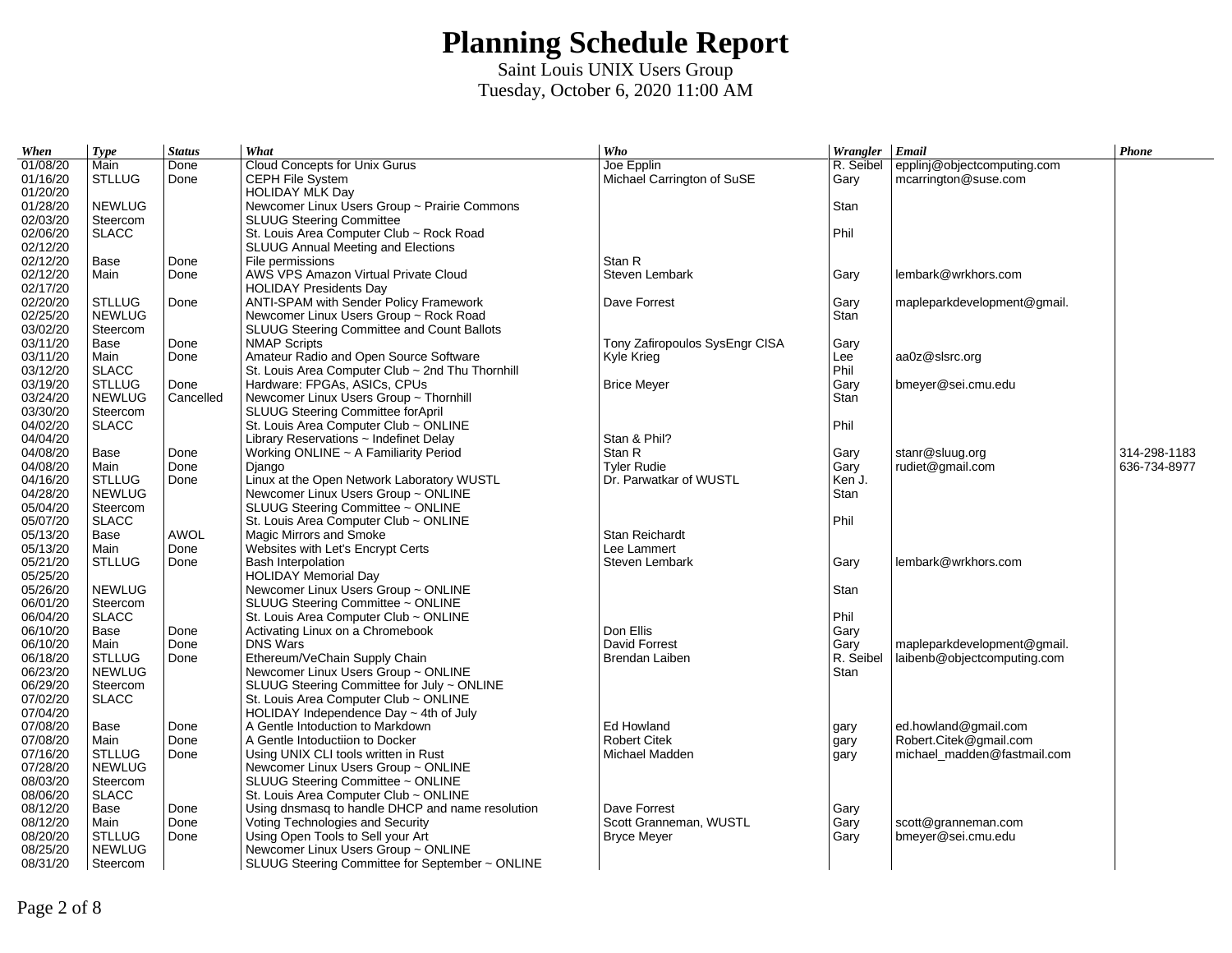| When     | <b>Type</b>   | <b>Status</b> | What                                               | Who                                   | Wrangler Email |                        | <b>Phone</b> |
|----------|---------------|---------------|----------------------------------------------------|---------------------------------------|----------------|------------------------|--------------|
| 09/03/20 | <b>SLACC</b>  |               | St. Louis Area Computer Club ~ ONLINE              |                                       |                |                        |              |
| 09/09/20 | Base          | Done          | Apple Phone iOS 14 Details                         | Scott Granneman                       | Gary           | scott@granneman.com    |              |
| 09/09/20 | Main          | Not Done      |                                                    |                                       |                |                        |              |
| 09/17/20 | <b>STLLUG</b> | Done          | CephFS and Uyuni Project                           | Michael Carrington and Patrick Swartz | Gary           | mcarrington@suse.com   |              |
| 09/22/20 | <b>NEWLUG</b> |               | Newcomer Linux Users Group ~ ONLINE                |                                       |                |                        |              |
| 10/01/20 | <b>SLACC</b>  |               | St. Louis Area Computer Club ~ ONLINE              |                                       |                |                        |              |
| 10/03/20 |               |               | Library Reservations NOT Available                 | Stan & Phil?                          |                |                        |              |
| 10/05/20 | Steercom      |               | SLUUG Steering Committee ~ ONLINE                  |                                       |                |                        |              |
| 10/14/20 | Base          | Confirmed     | Use SimpleScreenRecorder                           | Stan R                                |                |                        |              |
| 10/14/20 | Main          | Confirmed     | The World of Browsers                              | Scott Granneman                       | Gary           | scott@granneman.com    |              |
| 10/22/20 | <b>STLLUG</b> | Available     |                                                    |                                       |                |                        |              |
| 10/22/20 | <b>STLLUG</b> | Confirming    | Linux and MS Windows 10 ??? WSL2 ???               | Ken Johnson                           | Gary           |                        |              |
| 10/22/20 | <b>STLLUG</b> | Idea          | IBM and Red Hat                                    | George Switzer                        | Gary           | gswitzer@us.ibm.com    | 309-264-8569 |
| 10/22/20 | <b>STLLUG</b> | Idea          | Microsoft's Windows Subsystem for Linux (WSL2)     | Ahjay, Glenn, Brian W. Caldwell       | Gary           |                        |              |
| 10/22/20 | <b>STLLUG</b> | Idea          | Oracle Linux                                       |                                       | Gary           |                        |              |
| 10/27/20 | <b>NEWLUG</b> |               | Newcomer Linux Users Group ~ ONLINE                |                                       |                |                        |              |
| 11/02/20 | Steercom      |               | SLUUG Steering Committee ~ ONLINE                  |                                       |                |                        |              |
| 11/05/20 | <b>SLACC</b>  |               | St. Louis Area Computer Club ~ ONLINE              |                                       |                |                        |              |
| 11/11/20 |               |               | <b>HOLIDAY Vetrans Day</b>                         |                                       |                |                        |              |
| 11/11/20 | Base          | Confirmed     | Using make utility                                 | Ed Howland                            | stan           | ed.howland@gmail.com   | 616-430-4039 |
| 11/11/20 | Main          | Available     |                                                    |                                       |                |                        |              |
| 11/11/20 | Main          | Confirming    | openVAS upgrade (No earlier than Oct)              | Tony Zafiropoulos SysEngr CISA        | Gary           | tonyz@CTiTEK.com       | 314-504-3974 |
| 11/11/20 | Main          | Idea          | Apple interfaces and accessories for audio & video | Don Ellis                             | Gary           |                        |              |
| 11/11/20 | Main          | Idea          | Block Chain Concepts (WITHOUT ANY BITCOIN)         | Prof.Feng Hou, Maryville              | R. Seible      | fhou@maryville.edu     |              |
| 11/11/20 | Main          | Idea          | Collect all logins                                 | Joe Bohnenstiehl                      | Gary           | jbohnens@gmail.com     |              |
| 11/11/20 | Main          | Idea          | Computing for the Visually Impared                 | Ed Howland                            | Gary           | ed.howland@gmail.com   | 616-430-4039 |
| 11/11/20 | Main          | Idea          | How Bad is Cryptocurrency                          | Steven Lembark                        | Gary           | lembark@wrkhors.com    |              |
| 11/11/20 | Main          | Idea          | Ins and outs of Firewalld                          | Lee Lammert                           | Lee            |                        |              |
| 11/11/20 | Main          | Idea          | Redhat OpenShift Container Platform                | https://OpenShift.com                 |                |                        |              |
| 11/11/20 | Main          | Idea          | Tsunami Vulnerability Scanner                      | Security Now! #775 - 07-14-20         |                |                        |              |
| 11/11/20 | Main          | Idea          | Using git for distributed version control of files | <b>Robert Citek</b>                   | gary           | Robert.Citek@gmail.com |              |
| 11/11/20 | Main          | Idea          | Using High End Graphic Cards                       | <b>Brice Meyer</b>                    | Gary           | bmeyer@sei.cmu.edu     |              |
| 11/11/20 | Main          | Idea          | ZoneMinder (January 2020 was latest release)       | <b>Andrew Bauer</b>                   | Gary           |                        |              |
| 11/11/20 | TBD           | Idea          | Ansible/Puppet on Cloud Containers                 | Frank M. Syler                        | Gary           | me@franksiler.com      |              |
| 11/11/20 | <b>TBD</b>    | Idea          | OpenWrt ~ Secure Your Router with Linux            | https://openwrt.org/                  |                |                        |              |
| 11/11/20 | TBD           | Idea          | Overview of Functional Programming                 |                                       |                |                        |              |
| 11/11/20 | <b>TBD</b>    | Idea          | PXE boot using pfsense and freenas                 | <b>Wendell Barber</b>                 | Gary           | pure102@hotmail.com    |              |
| 11/11/20 | <b>TBD</b>    | Idea          | Raspberry Pi 4 Installation                        | <b>Brian Bilgere</b>                  | Gary           | bfka2000@gmail.com     |              |
| 11/11/20 | <b>TBD</b>    | Idea          | Ripgrep and FZF (should this be 2 seprate?)        | Tom Hrausicky                         | Gary           | tchrabusicky@gmail.com |              |
| 11/11/20 | <b>TBD</b>    | Idea          | serverless on Cloud Containers                     | Frank M. Syler                        | Gary           | me@franksiler.com      |              |
| 11/11/20 | <b>TBD</b>    | Idea          | Smoking Docker (58 slides)                         | Steven Lembark                        | Gary           | lembark@wrkhors.com    |              |
| 11/11/20 | <b>TBD</b>    | Idea          | SUSE on Raspberry Pi                               | Joe Bohnenstiehl                      | Gary           | jbohnens@gmail.com     |              |
| 11/11/20 | <b>TBD</b>    | Idea          | terraform on Cloud Containers                      | Frank M. Syler                        | Gary           | me@franksiler.com      |              |
| 11/11/20 | <b>TBD</b>    | Idea          | Yubikey ~ Multi Factor Authentication Device       |                                       |                |                        |              |
| 11/19/20 | <b>STLLUG</b> | Available     |                                                    |                                       |                |                        |              |
| 11/24/20 | <b>NEWLUG</b> |               | Newcomer Linux Users Group ~ ONLINE                |                                       |                |                        |              |
| 11/26/20 |               |               | HOLIDAY Thanksgiving Day                           |                                       |                |                        |              |
| 11/30/20 | Steercom      |               | SLUUG Steering Committee for December ~ ONLINE     |                                       |                |                        |              |
| 12/03/20 | <b>SLACC</b>  |               | St. Louis Area Computer Club ~ ONLINE              |                                       |                |                        |              |
| 12/09/20 | Base          | Available     |                                                    |                                       |                |                        |              |
| 12/09/20 | Base          | Idea          | Advantages and disadvantages of Linux              | https://meterpreter.org/              |                |                        |              |
| 12/09/20 | Base          | Idea          | AWK and sed                                        | James Conroy BASE 2020-01-08          |                |                        |              |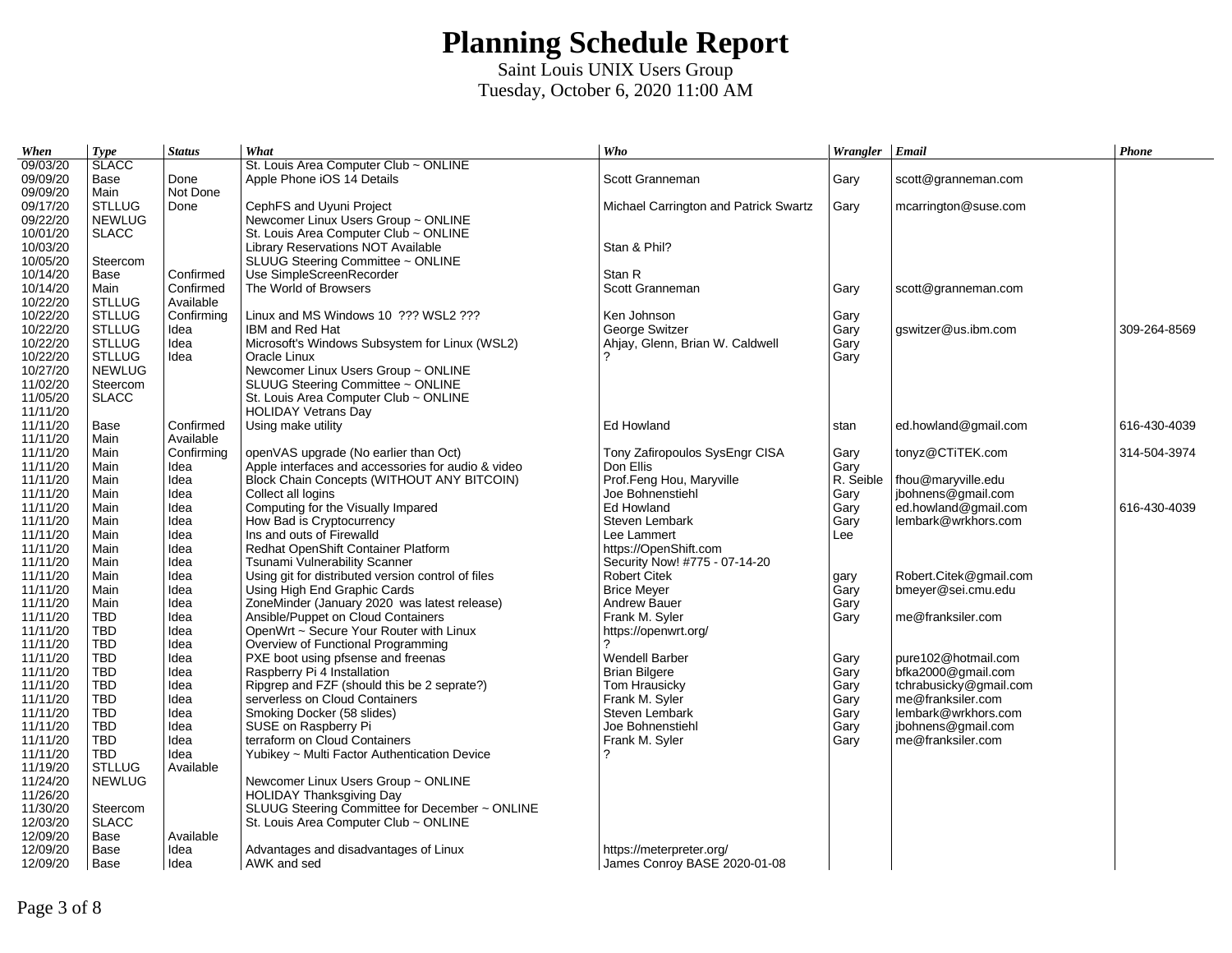| When     | <b>Type</b> | <b>Status</b> | What                                                    | Who                           | Wrangler Email | Phone |
|----------|-------------|---------------|---------------------------------------------------------|-------------------------------|----------------|-------|
| 12/09/20 | Base        | Idea          | Boot process                                            | っ                             |                |       |
| 12/09/20 | Base        | Idea          | Chkconfig, init.d, etc.                                 | 7                             |                |       |
| 12/09/20 | Base        | Idea          | Chrome / Chromium-browser                               | 2                             |                |       |
| 12/09/20 | Base        | Idea          | Dia (drawing software)                                  | stanr BASE 2013-01-09         |                |       |
| 12/09/20 | Base        | Idea          | Division of OSS projects                                |                               |                |       |
| 12/09/20 | Base        | Idea          | DNS installation, setup, and configure                  | 2                             |                |       |
| 12/09/20 | Base        | Idea          | DNS Using Different Servers                             | っ                             |                |       |
| 12/09/20 | Base        | Idea          | FILESYSTEMS(5) (see man fs)                             |                               |                |       |
| 12/09/20 | Base        | Idea          | Finding Linux files and file contents                   | https://meterpreter.org/      |                |       |
| 12/09/20 | Base        | Idea          | How to configure SSH in Linux                           | https://meterpreter.org/      |                |       |
| 12/09/20 | Base        | Idea          | How to enable Remote Access MySOL                       | https://meterpreter.org/      |                |       |
| 12/09/20 | Base        | Idea          | How to set up a UFW firewall                            | https://meterpreter.org/      |                |       |
| 12/09/20 | Base        | Idea          | Installing OS-signing keys in UEFI                      |                               |                |       |
| 12/09/20 | Base        | Idea          | install OpenVPN Server in Linux                         | https://meterpreter.org/      |                |       |
| 12/09/20 | Base        | Idea          | $IRC$ ~ internet Relay Chat                             |                               |                |       |
| 12/09/20 | Base        | Idea          | Kallithea (source code repository hosting)              | 2                             |                |       |
| 12/09/20 | Base        | Idea          | LibreOffice Draw                                        |                               |                |       |
| 12/09/20 | Base        | Idea          | Linux Log Analysis                                      | https://meterpreter.org/      |                |       |
| 12/09/20 | Base        | Idea          | Linux terminal shortcuts                                | https://meterpreter.org/      |                |       |
| 12/09/20 | Base        | Idea          | MS Windows regedit - edit Windows registry from Linux   |                               |                |       |
| 12/09/20 | Base        | Idea          | mutt email client                                       | Jeff Muse MAIN 2013-01-09     |                |       |
| 12/09/20 | Base        | Idea          | nginx (web server, reverse proxy, etc.)                 |                               |                |       |
| 12/09/20 | Base        | Idea          | OpenSSL (CSRs, certificates, s client)                  | 2                             |                |       |
| 12/09/20 | Base        | Idea          | <b>Physical Security</b>                                | ?                             |                |       |
| 12/09/20 | Base        | Idea          | Regular expressions                                     | っ                             |                |       |
| 12/09/20 | Base        | Idea          | Remote access to Linux, Windows, macOS                  |                               |                |       |
| 12/09/20 | Base        | Idea          | Secure Enhanced Linux (SELinux)?                        | https://meterpreter.org/      |                |       |
| 12/09/20 | Base        | Idea          | Standard In/Out/Error, Redirection, and Pipes           |                               |                |       |
| 12/09/20 | Base        | Idea          | Survey audio processing software                        | 2                             |                |       |
| 12/09/20 | Base        | Idea          | Survey video processing software                        |                               |                |       |
| 12/09/20 | Base        | Idea          | Top 10 most useful Linux commands                       | https://meterpreter.org/      |                |       |
| 12/09/20 | Base        | Idea          | Use cat command (can combine files)                     | https://meterpreter.org/      |                |       |
| 12/09/20 | Base        | Idea          | Use cp, mv, rm, and touch commands $\sim$ manage files  | https://meterpreter.org/      |                |       |
| 12/09/20 | Base        | Idea          | Use cut and paste commands                              | 2                             |                |       |
| 12/09/20 | Base        | Idea          | Use df to report file systrem disk space usage          | https://meterpreter.org/      |                |       |
| 12/09/20 | Base        | Idea          | Use dig command to query DNS records                    | https://meterpreter.org/      |                |       |
| 12/09/20 | Base        | Idea          | Use Fail2ban to secure SSH service                      | Ken Johnson STLLUG 2016-12-15 |                |       |
| 12/09/20 | Base        | Idea          | Use gitso to support others (remotely)                  | 2                             |                |       |
| 12/09/20 | Base        | Idea          | Use grep to search for pattern in files                 | https://meterpreter.org/      |                |       |
| 12/09/20 | Base        | Idea          | Use iperf command to diagnose network speed             | https://meterpreter.org/      |                |       |
| 12/09/20 | Base        | Idea          | Use locate command                                      | https://meterpreter.org/      |                |       |
| 12/09/20 | Base        | Idea          | Use mkdir and rmdir command ~ manage directories        | https://meterpreter.org/      |                |       |
| 12/09/20 | Base        | Idea          | Use mount command and /etc/fstab file                   |                               |                |       |
| 12/09/20 | Base        | Idea          | Use mtr command to diagnose network problems            | https://meterpreter.org/      |                |       |
| 12/09/20 | Base        | Idea          | Use netstat to view all open ports on Linux             | https://meterpreter.org/      |                |       |
| 12/09/20 | Base        | Idea          | Use PGP/GPG in Email                                    |                               |                |       |
| 12/09/20 | Base        | Idea          | Use ps, bg, fg, kill, killall, top, htop with processes | https://meterpreter.org/      |                |       |
| 12/09/20 | Base        | Idea          | Use rsync and grsync $\sim$ local/remote file copy      |                               |                |       |
| 12/09/20 | Base        | Idea          | Use scp and sftp commands to transfer data              | https://meterpreter.org/      |                |       |
| 12/09/20 | Base        | Idea          | Use script and scriptreplay                             |                               |                |       |
| 12/09/20 | Base        | Idea          | Use sort and uniq commands                              | https://meterpreter.org/      |                |       |
| 12/09/20 | Base        | Idea          | Use split and cat to divide and combine files           | https://meterpreter.org/      |                |       |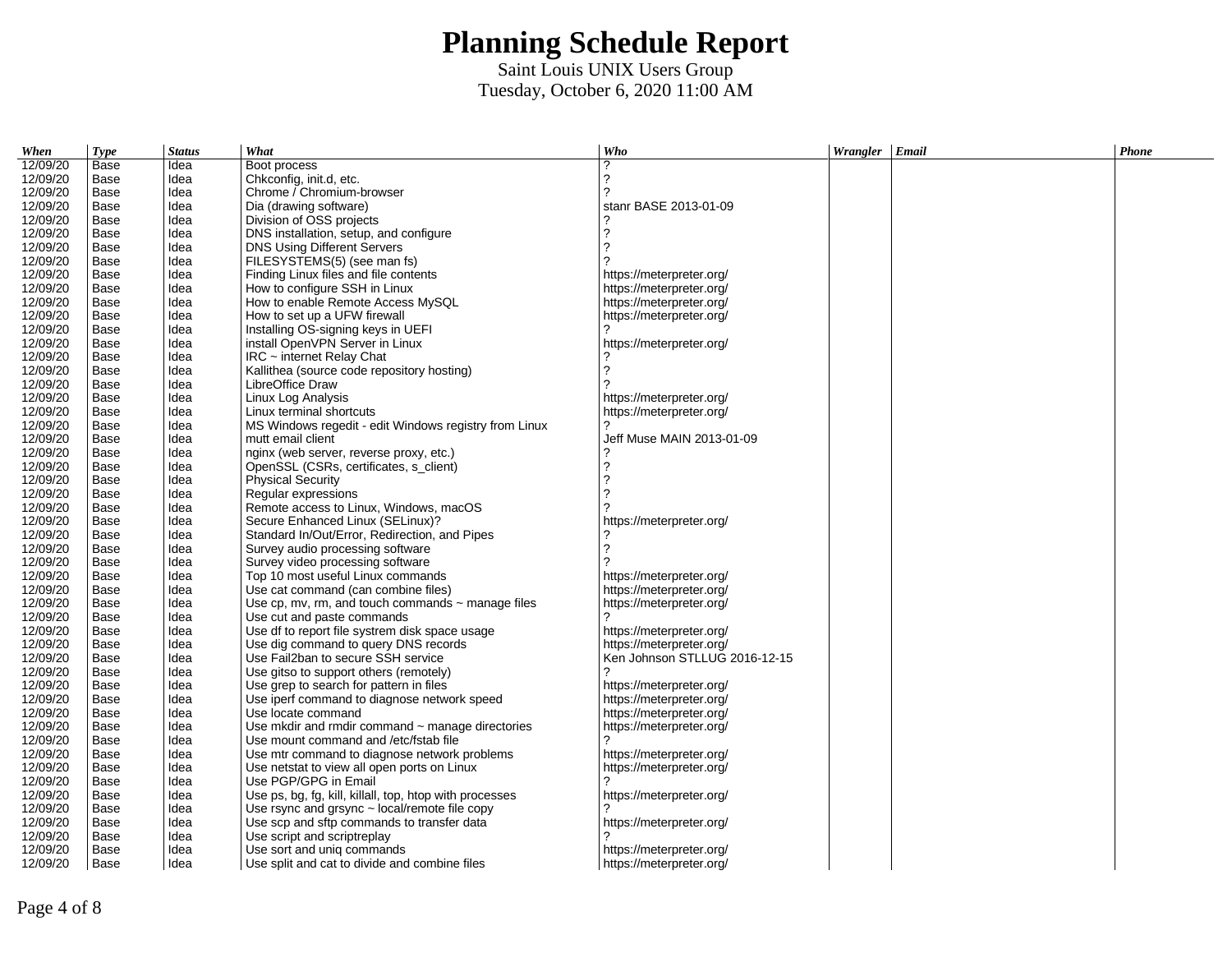| When     | <b>Type</b>   | <b>Status</b> | What                                                        | Who                      | Wrangler Email | Phone |
|----------|---------------|---------------|-------------------------------------------------------------|--------------------------|----------------|-------|
| 12/09/20 | Base          | Idea          | Use ss to view network status                               | https://meterpreter.org/ |                |       |
| 12/09/20 | Base          | Idea          | Use sync command (finish writes to USB thumbdrives)         | 2                        |                |       |
| 12/09/20 | Base          | Idea          | Use tar and gzip commands $\sim$ archive and compress files | https://meterpreter.org/ |                |       |
| 12/09/20 | Base          | Idea          | Use touch command                                           | https://meterpreter.org/ |                |       |
| 12/09/20 | Base          | Idea          | Use vi/vim editor                                           | https://meterpreter.org/ |                |       |
| 12/09/20 | Base          | Idea          | WHOIS                                                       | 2                        |                |       |
| 12/09/20 | Main          | Available     |                                                             |                          |                |       |
| 12/15/20 | <b>NEWLUG</b> |               | Newcomer Linux Users Group $\sim$ 3rd Tuesday $\sim$ ONLINE |                          |                |       |
| 12/17/20 | <b>STLLUG</b> | Available     |                                                             |                          |                |       |
| 12/24/20 |               |               | Christmas Eve                                               |                          |                |       |
| 12/25/20 |               |               | <b>HOLDIAY Christmas Day</b>                                |                          |                |       |
| 12/31/20 |               |               | New Year Eve                                                |                          |                |       |
| 01/01/21 |               |               | HOLIDAY New Year 2021                                       |                          |                |       |
| 01/04/21 | Steercom      |               | SLUUG Steering Committee ~ ONLINE                           |                          |                |       |
| 01/07/21 | <b>SLACC</b>  |               | St. Louis Area Computer Club ~ ONLINE                       |                          |                |       |
| 01/13/21 | Base          | Available     |                                                             |                          |                |       |
| 01/13/21 | Main          | Available     |                                                             |                          |                |       |
|          |               |               |                                                             |                          |                |       |
| 01/21/21 | <b>STLLUG</b> | Available     |                                                             |                          |                |       |
| 01/26/21 | <b>NEWLUG</b> |               | Newcomer Linux Users Group ~ ONLINE                         |                          |                |       |
| 02/01/21 | Steercom      |               | SLUUG Steering Committee ~ ONLINE                           |                          |                |       |
| 02/04/21 | <b>SLACC</b>  |               | St. Louis Area Computer Club ~ ONLINE                       |                          |                |       |
| 02/10/21 |               |               | <b>SLUUG Annual Meeting and Elections</b>                   |                          |                |       |
| 02/10/21 | Base          | Available     |                                                             |                          |                |       |
| 02/10/21 | Main          | Available     |                                                             |                          |                |       |
| 02/18/21 | <b>STLLUG</b> | Available     |                                                             |                          |                |       |
| 02/23/21 | <b>NEWLUG</b> |               | Newcomer Linux Users Group ~ ONLINE                         |                          |                |       |
| 03/01/21 | Steercom      |               | SLUUG Steering Committee ~ ONLINE                           |                          |                |       |
| 03/04/21 | <b>SLACC</b>  |               | St. Louis Area Computer Club ~ ONLINE                       |                          |                |       |
| 03/10/21 | Base          | Available     |                                                             |                          |                |       |
| 03/10/21 | Main          | Available     |                                                             |                          |                |       |
| 03/18/21 | <b>STLLUG</b> | Available     |                                                             |                          |                |       |
| 03/23/21 | <b>NEWLUG</b> |               | Newcomer Linux Users Group ~ ONLINE                         |                          |                |       |
| 03/29/21 | Steercom      |               | SLUUG Steering Committee ~ ONLINE                           |                          |                |       |
| 04/01/21 | <b>SLACC</b>  |               | St. Louis Area Computer Club ~ ONLINE                       |                          |                |       |
| 04/14/21 | Base          | Available     |                                                             |                          |                |       |
| 04/14/21 | Main          | Available     |                                                             |                          |                |       |
| 04/22/21 | <b>STLLUG</b> | Available     | 4th Thursday                                                |                          |                |       |
| 04/27/21 | <b>NEWLUG</b> |               | Newcomer Linux Users Group ~ ONLINE                         |                          |                |       |
| 05/12/21 | Base          | Available     |                                                             |                          |                |       |
| 05/12/21 | Main          | Available     |                                                             |                          |                |       |
| 05/20/21 | <b>STLLUG</b> | Available     |                                                             |                          |                |       |
| 06/03/21 | <b>SLACC</b>  |               |                                                             |                          |                |       |
| 06/09/21 | Base          | Available     |                                                             |                          |                |       |
| 06/09/21 | Main          | Available     |                                                             |                          |                |       |
| 06/17/21 | <b>STLLUG</b> | Available     |                                                             |                          |                |       |
| 06/22/21 | <b>NEWLUG</b> |               |                                                             |                          |                |       |
| 07/01/21 | <b>SLACC</b>  |               |                                                             |                          |                |       |
| 07/14/21 | Base          | Available     |                                                             |                          |                |       |
| 07/14/21 | Main          | Available     |                                                             |                          |                |       |
| 07/22/21 | <b>STLLUG</b> | Available     | 4th Thursday                                                |                          |                |       |
| 07/27/21 | <b>NEWLUG</b> |               |                                                             |                          |                |       |
| 01/18/38 |               |               | Year 2038 Problem Eve (Y2038 or Y2k38 or Unix Y2K)          |                          |                |       |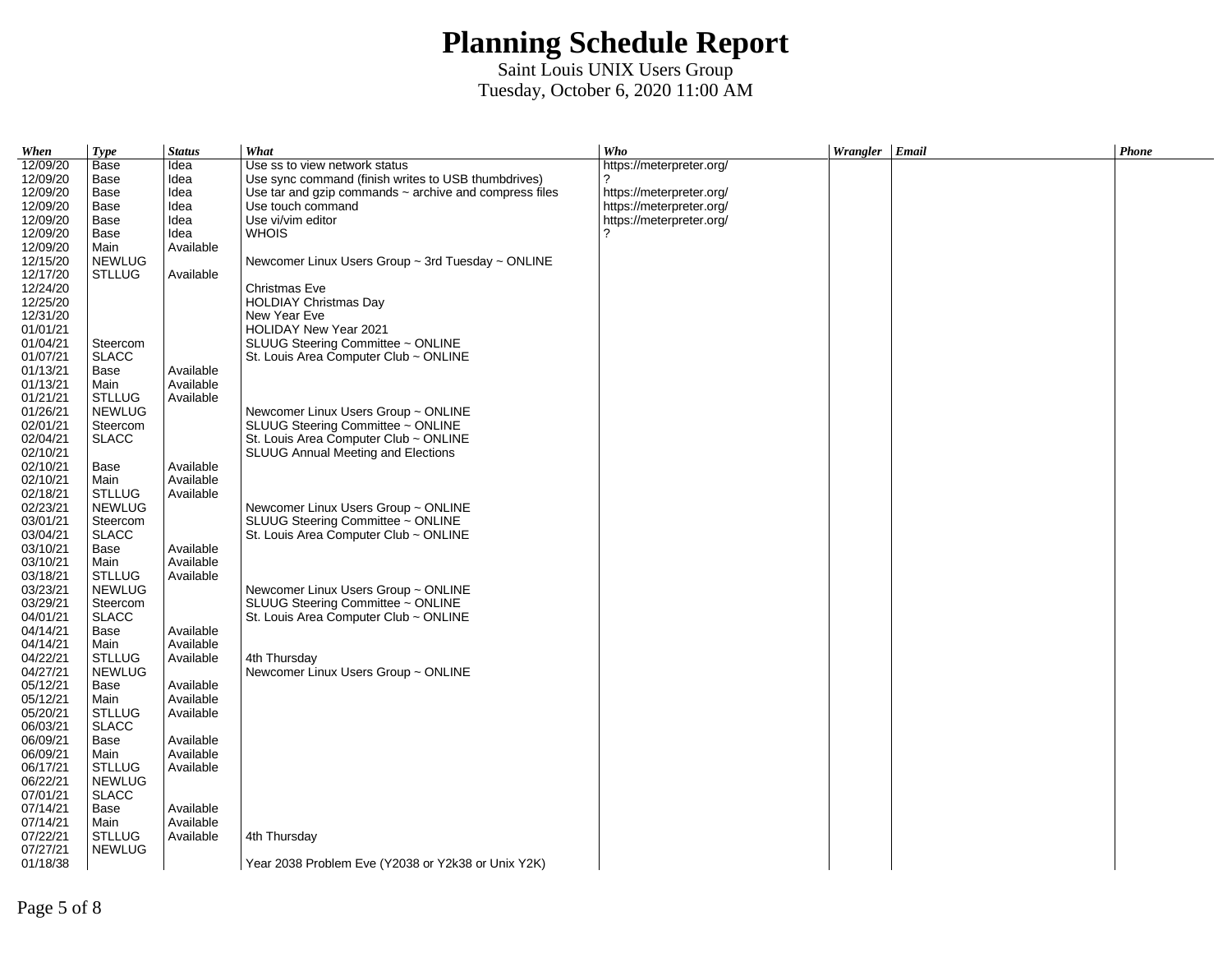| When     | <b>Type</b>   | <b>Status</b> | What                                    | Who                         | Wrangler $ $ Email |                     | Phone        |
|----------|---------------|---------------|-----------------------------------------|-----------------------------|--------------------|---------------------|--------------|
| 01/18/38 | a             |               |                                         |                             |                    |                     |              |
| 01/18/38 | Base          | Idea          | SLUUG Calendar on Thunderbird Calendar  | Stan R                      |                    |                     |              |
| 01/18/38 | Base          | Not Ready     | Using Data Form in Calc                 | Stan R                      | Gary               | stanr@sluug.org     | 314-298-1183 |
| 01/18/38 | Base          | Secondary     | Keyboard Karaoke                        | ?                           |                    |                     |              |
| 01/18/38 | Base          | Tutorial      | Learning Linux by Exploring             | Stan R                      |                    |                     |              |
| 01/18/38 | Base          | Withdrawn     | SplashTop (Commercial Site)             | っ                           |                    |                     |              |
| 01/18/38 | Base          | Withdrawn     | Using UUCP in this Century              | <b>Terry Linhardt</b>       | Gary               | tlinhardt@gmail.com |              |
| 01/18/38 | Main          | Impossible    | Research utilization of Linux at SLU    | Erik Kaufman                | Gary               |                     |              |
| 01/18/38 | <b>STLLUG</b> | Idea          | The Year of Linux on the Desktop        | Linus Tovalds               | R.M.S.             |                     |              |
| 01/18/38 | <b>STLLUG</b> | Impossible    | Belenix Linux (Discontinued)            | Jeff Logullo                |                    |                     |              |
| 01/18/38 | <b>STLLUG</b> | Withdrawn     | Everything I Know About SAMBA           | Stan R                      | Stan R             | stanr@sluug.org     | 314-298-1183 |
| 01/18/38 | <b>TBD</b>    | Idea          | 3D Printing                             |                             |                    |                     |              |
| 01/18/38 | TBD           | Idea          | AIX current release, features, future   | Someone from IBM corporate? |                    |                     |              |
| 01/18/38 | <b>TBD</b>    | Idea          | Ansible (more in-depth, hands-on)       |                             |                    |                     |              |
| 01/18/38 | <b>TBD</b>    | Idea          | Apple current release, features, future | $\overline{\phantom{a}}$    |                    |                     |              |
| 01/18/38 | <b>TBD</b>    | Idea          | <b>Bitcoin</b>                          | $\overline{?}$              |                    |                     |              |
| 01/18/38 | <b>TBD</b>    | Idea          | Build and Manage Desktop Applications   | 2                           | Lee                |                     |              |
| 01/18/38 | TBD           | Idea          | CoffeeScript, HAML, and SASS            | Craig Buchek                |                    |                     |              |
| 01/18/38 | TBD           | Idea          | coreboot                                |                             |                    |                     |              |
| 01/18/38 | TBD           | Idea          | <b>CPUs</b>                             | $\overline{\phantom{a}}$    |                    |                     |              |
| 01/18/38 | TBD           | Idea          | Current tools for web development       | $\overline{\phantom{a}}$    |                    |                     |              |
| 01/18/38 | TBD           | Idea          | Desktop Distro roundup                  | $\overline{\phantom{a}}$    |                    |                     |              |
| 01/18/38 | TBD           | Idea          | Desktop Environment roundup             | ?                           |                    |                     |              |
| 01/18/38 | <b>TBD</b>    | Idea          | Developing for (web, native) iPhone     | $\overline{\phantom{a}}$    |                    |                     |              |
| 01/18/38 | TBD           | Idea          | Diversity in Tech                       | 2                           |                    |                     |              |
| 01/18/38 | TBD           | Idea          | Emacs                                   | Deech?                      |                    |                     |              |
| 01/18/38 | TBD           | Idea          | Fedora Design Suite                     |                             |                    |                     |              |
| 01/18/38 | TBD           | Idea          | Fedora Security Lab                     | 2                           |                    |                     |              |
| 01/18/38 | <b>TBD</b>    | Idea          | <b>Flying Boxes</b>                     | Kyle Cordes                 |                    |                     |              |
| 01/18/38 | TBD           | Idea          | Gaming on Linux with Steam              |                             |                    |                     |              |
| 01/18/38 | <b>TBD</b>    | Idea          | Geo-separation of data centers          | $\overline{\phantom{a}}$    |                    |                     |              |
| 01/18/38 | <b>TBD</b>    | Idea          | Gnome 3 (getting past the hate)         | 2                           |                    |                     |              |
| 01/18/38 | TBD.          | Idea          | GPU processing                          | $\overline{\phantom{a}}$    |                    |                     |              |
| 01/18/38 | <b>TBD</b>    | Idea          | <b>GUI builders</b>                     | $\overline{\phantom{a}}$    |                    |                     |              |
| 01/18/38 | <b>TBD</b>    | Idea          | Homebrew on Linux, macOS and Win10      | ?                           | Don E.             | don.ellis@gmail.com |              |
| 01/18/38 | <b>TBD</b>    | Idea          | Hostirian/Primary.NET Data Center       | $\overline{?}$              |                    |                     |              |
| 01/18/38 | <b>TBD</b>    | Idea          | HP-UX current release, features, future | 2                           |                    |                     |              |
| 01/18/38 | <b>TBD</b>    | Idea          | <b>HTML</b>                             | Craig Buchek                |                    |                     |              |
| 01/18/38 | <b>TBD</b>    | Idea          | <b>HTTP</b>                             | Craig Buchek                |                    |                     |              |
| 01/18/38 | TBD           | Idea          | <b>IBM Virtualization Demonstration</b> | Sammie Allum                |                    |                     |              |
| 01/18/38 | TBD           | Idea          | Key Management                          | Yi Yang                     |                    |                     |              |
| 01/18/38 | TBD           | Idea          | logcheck, fcheck                        | Craig Buchek                |                    |                     |              |
| 01/18/38 | TBD           | Idea          | MAC OSX server                          |                             |                    |                     |              |
| 01/18/38 | <b>TBD</b>    | Idea          | Mac OS X topics                         | Craig Buchek                |                    |                     |              |
| 01/18/38 | TBD           | Idea          | Mind-mapping Applications               | ?                           |                    |                     |              |
| 01/18/38 | <b>TBD</b>    | Idea          | Munin (resource monitoring)             |                             |                    |                     |              |
| 01/18/38 | TBD           | Idea          | MySQL                                   | Jeff Logullo                |                    |                     |              |
| 01/18/38 | TBD           | Idea          | <b>NoSOL</b>                            | 2                           |                    |                     |              |
| 01/18/38 | <b>TBD</b>    | Idea          | Nuclear Belly Button Battery            |                             |                    |                     |              |
| 01/18/38 | <b>TBD</b>    | Idea          | OpenBSD for Linux Users                 | Ken Johnson                 |                    |                     |              |
| 01/18/38 | <b>TBD</b>    | Idea          | OpenID/OAuth                            | ?                           |                    |                     |              |
| 01/18/38 | <b>TBD</b>    | Idea          | pfSense (firewall/router)               | $\overline{?}$              |                    |                     |              |